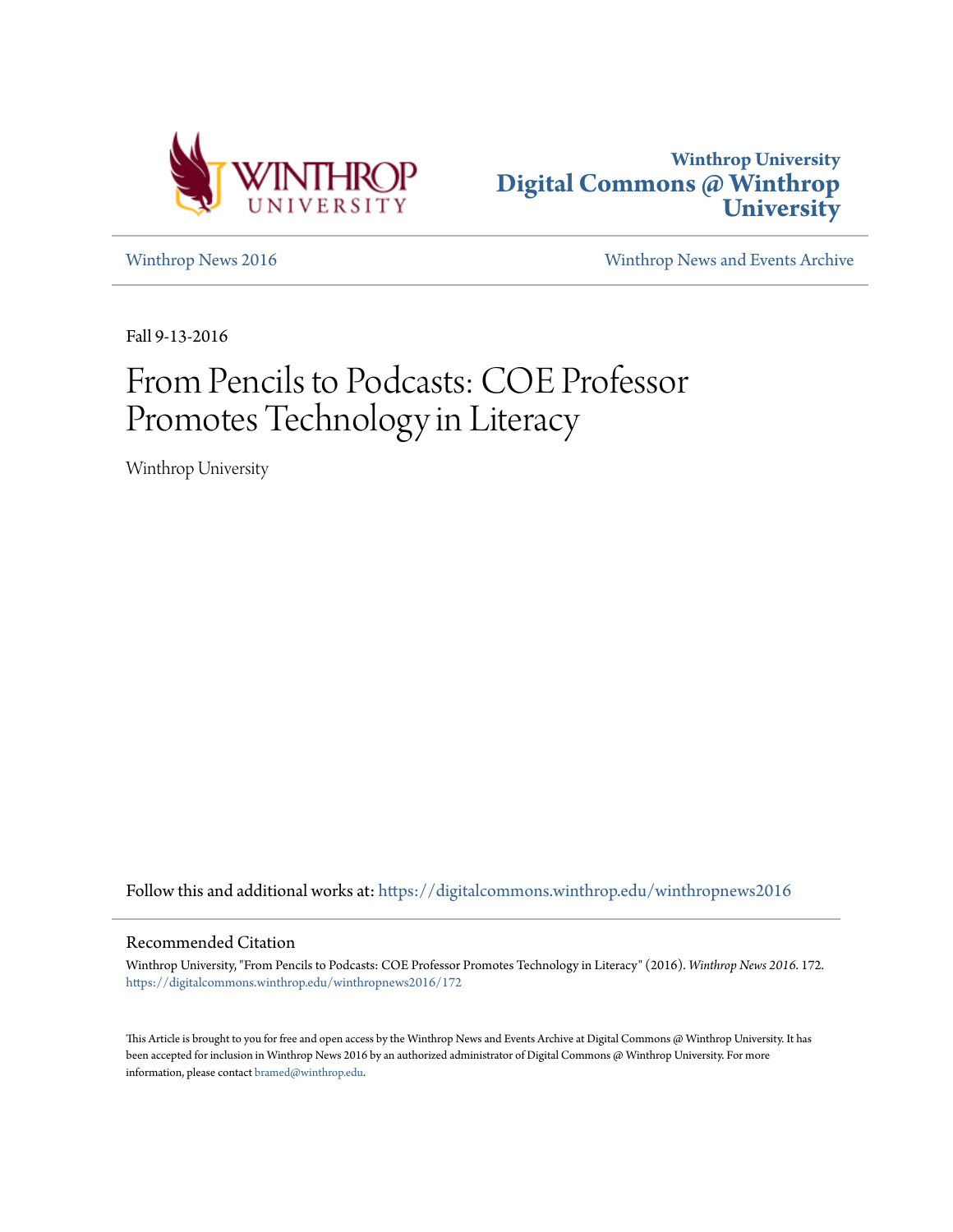「验費」

**O** SHARE

Q



**AFFAIRS ATHLETICS GIVING**

09/13/2016

All News

Archives

RSS News Feeds

Winthrop in the News

**From Pencils to Podcasts: COE Professor Promotes Technology in Literacy**

## **Quick Facts**

**E** Lindsay Yearta and Katie Stover got the idea after a reading project with students and preservice teachers.

**E** "From Pencils to Podcasts" is available on Amazon for \$34.95.



ROCK HILL, SOUTH CAROLINA — **Lindsay Yearta** and Katie Stover had just presented their work on how technology can enhance literary practices at the **International Literary Association conference** when a publisher approached them. Would they like to publish a book on how digital tools can enhance best practices in the literacy field?

The answer, of course, was yes. "From Pencils to Podcasts: Digital Tools for Transforming K-6 Literary Practices" hit stores this August.

"We are both former classroom teachers, and we realize how little time teachers have in the school day," said Yearta, an assistant professor in Winthrop University's Richard W. Riley College of Education. "We wanted to provide a text that would highlight how to use digital tools seamlessly and in meaningful ways so that technology wasn't just 'one more thing' teachers had to fit into the few short hours that they have students."

A few years ago, Yearta and Stover, an assistant professor at Furman University, had elementary students and pre-service teachers blog online to discuss "A Long Walk to Water" by Linda Sue

Park. Through the project, they saw how technology—the blog—allowed teachers to have meaningful conversations with students and each other.

This project became the spark for "From Pencils to Podcasts." In the book, they offer tips and tools for teachers, such as the idea of "reading histories." Yearta said it's important to participate in selfreflection about reading experiences.

"This helps students to shape their reading identities," she said. "Who we are as readers is closely tied to motivation and engagement. When teachers have access to this information, when they know who their students are as readers, they can better plan instruction to meet each student's needs."

"Reading histories" are typically done with pencil and paper, but Yearta and Stover propose this digital tool: ReadWriteThink's digital timeline. In the infinite space, students can not only type their